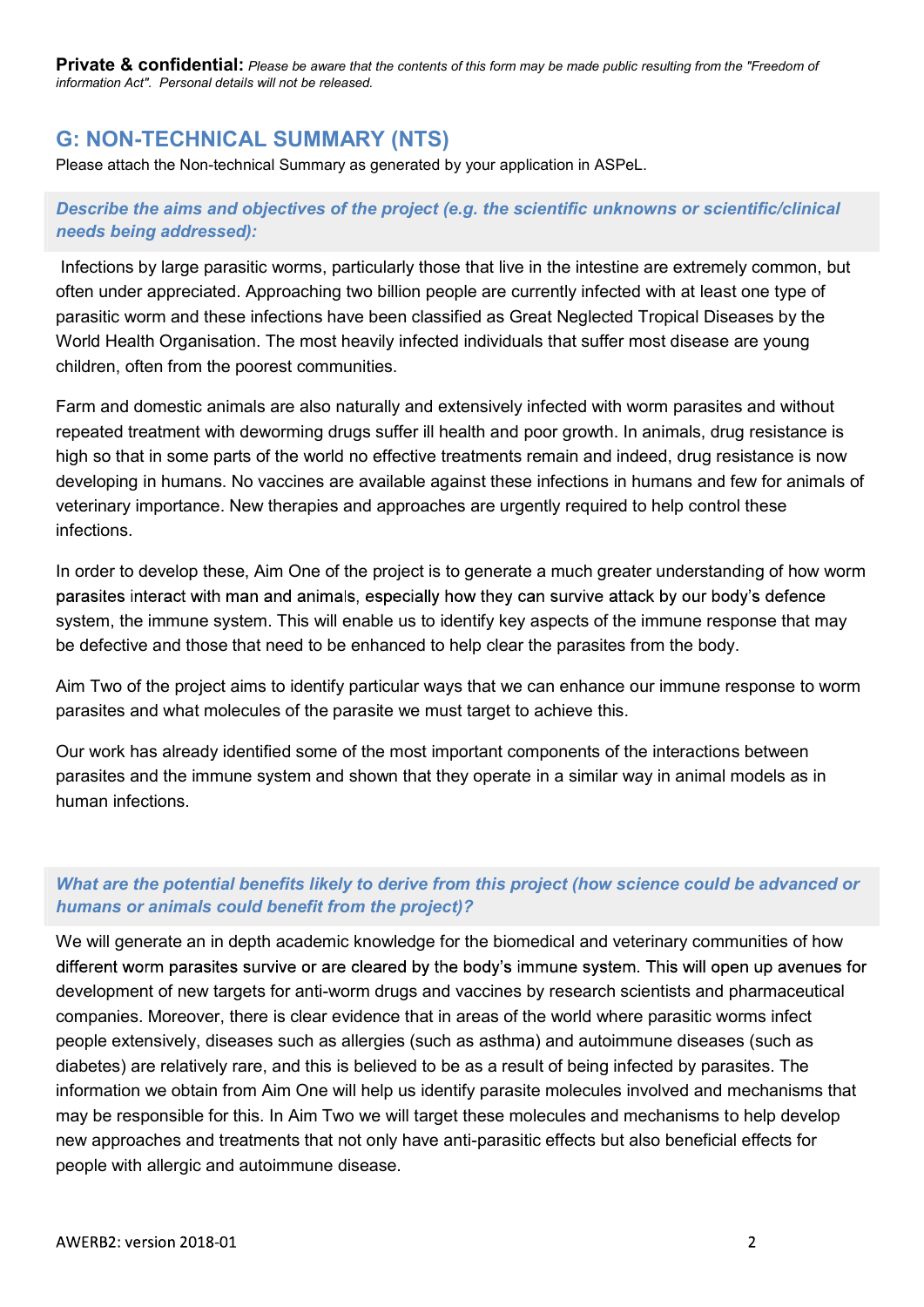Private & confidential: Please be aware that the contents of this form may be made public resulting from the "Freedom of information Act". Personal details will not be released.

What types and approximate numbers of animals do you expect to use and over what period of time?

Mice and rats. We will use up to 20000 mice and 250 rats over a five-year period.

# In the context of what you propose to do to the animals, what are the expected adverse effects and the likely/expected levels of severity? What will happen to the animals at the end?

The majority of animals will undergo infection or treatments associated with infection. Some will be used for studies testing parasite molecules as potential vaccines. For example, mice may be infected with one or more type of parasitic worm, as experienced in the wild and their immune responses to these parasites investigated by taking samples from them at different time points following infection. In some studies, mice will be vaccinated with molecules taken from parasitic worms and then infected with the parasite to see if this will protect them. Some mice and some rats will be infected with parasitic worms to provide parasites for use in our experiments. The majority of infections and treatments lead to mild symptoms that are often transient. The parasites we use are those that naturally infect rodents in the wild and are thus well adapted to laboratory animals, which minimises excessive adverse effects. Animals are monitored closely and after use are humanely killed with the tissues taken for further laboratory research. Any that show adverse effects during the experiment will be humanely killed and again tissue used for further laboratory research.

### Application of the 3Rs

## Replacement

State why you need to use animals and why you cannot use non-protected animal alternatives

#### Replacement

The parasites that we use cannot grow, develop or reproduce outside of their mammalian host. They cannot be frozen and thawed to use in the laboratory.

The control of parasite infection, treatment and vaccination requires an intact animal as the response involves many different cell types in the immune system, at many different body sites and occurs over a period of time. This is a very complex response and cannot be accurately analysed by computers or in cell culture in an incubator.

People infected with worm parasites are mostly present in parts of the world with very limited access to very limited resources for research and it is very hard to assess their infection histories. Moreover, only samples such as blood can be taken for analysis, which does not accurately measure changes that go on in the intestine. Also, people are often infected with other infections that make it difficult to determine cause and effect from samples taken from people.